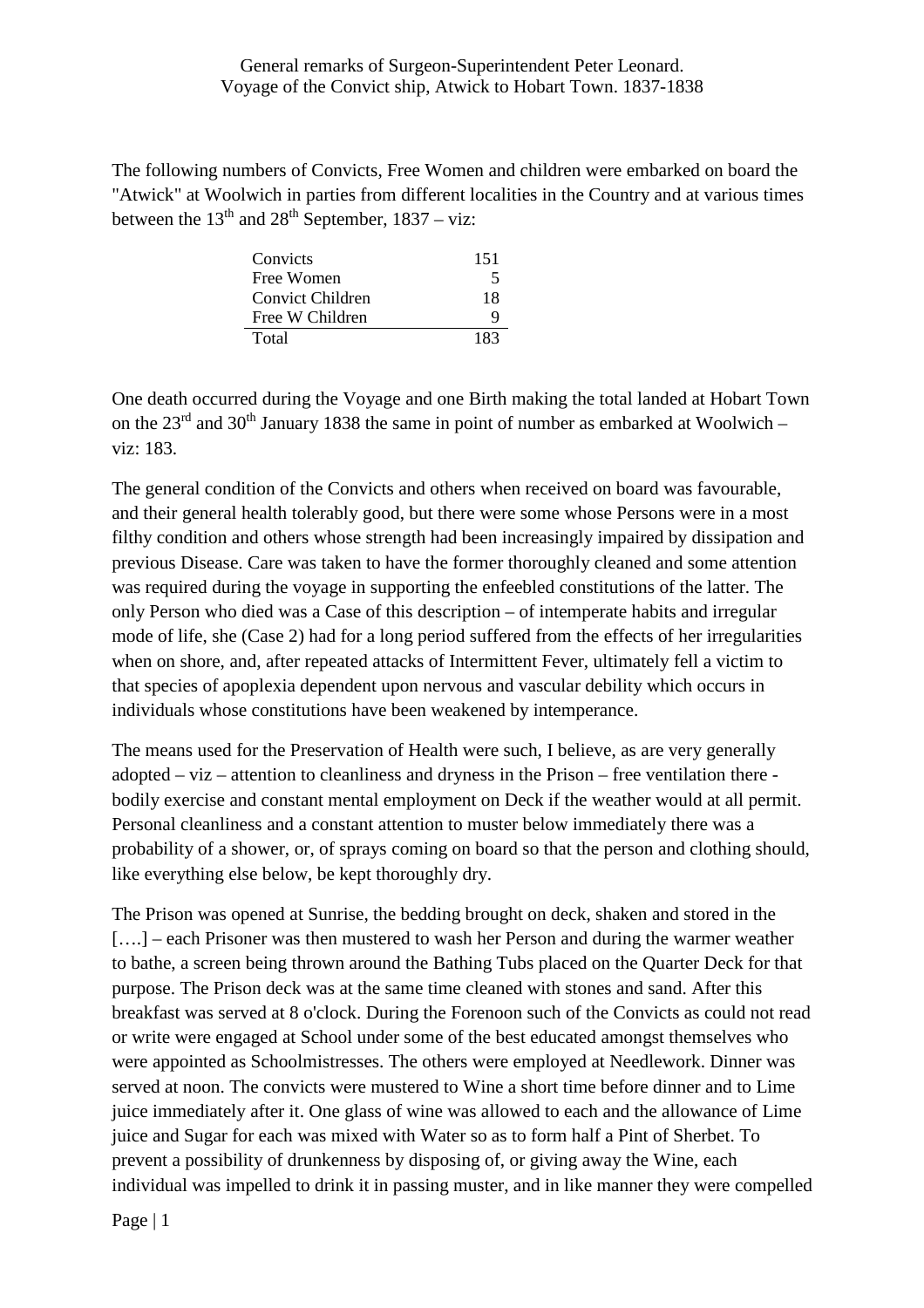to drink the sherbet that it might not be wasted or misapplied, but that each might experience its full benefit in the prevention of scurvy.

During these daily musters a scrutiny of their [Heads] and Clothing took place to ascertain their state of Health and their attention to personal cleanliness and to keeping their clothes in good repair.

During the afternoon the Convicts were employed at School or at Needlework as in the earlier part of the day. Tea was served at 4pm – after which the Bedding was taken below. Two hours in the evening were then devoted to dancing and various innocent amusements for the sake of exercise. Immediately after Sunset all were mustered below and locked up for the night.

Such is an outline of the daily arrangement and methods adopted for the preservation of health and order. These were never varied excepting during bad weather when it was sometimes impossible to have the whole of the Prisoners on Deck or to have the meals cooked exactly at the usual hours.

The Prison Deck, Water Closets, and Hospital were sprinkled with Chloride of Lime three times a week generally at night after Prisoners had returned to bed – as a means of fumigation. Every facility was afforded the Convicts by numerous washing days to have their inner clothing kept at all times thoroughly clean. They were compelled to wear the clothing supplied by Government while every article of Private clothing which they possessed was packed up and stowed away in the Hold so that the Prison might be kept clear and circulation of air unimpeded. Windsails were directed down the Hatchways during the night and swing stoves containing coke were frequently kept burning in the Prison and Hospital during the day when the weather was damp.

The case of Scorbutus (8) detailed in this Journal is worthy of notice as an instance of the singular simulation of other diseases which Scorbutus not uncommonly exhibits, more particularly in the earlier stages. The Case shows how cautious it is necessary to be in the Treatment of Diseases occurring in crowded ships, during long voyages. There is little doubt in my mind that on board Prison Ships the greater part of the Cases of Disease which happen, - in balance their form may be whether as Ophthamia, Dysenturia, Phthisis or Fever &  $C$ are more or less dependent on or connected with a Scorbutic tendency and in many instances, are in fact, Scorbutus itself assuming the form of one or other of these.

In the present instance the thoracic pain was severe and the respiration considerably affected but the pale countenance and soft pulse particularly [presented]. The abstraction of Blood. Counter irritation by means of Tartar Emetic internally and a Blister over the seat of pain was performed and certainly relieved the patient of the assumed Pleuritic symptoms chiefly by the former cleansing the Alimentary Canal of its contents. Had the patient been bled the chances of her recovery would, in my opinion, have been greatly lessened – if not altogether prevented. It was not until the eighth day after she was placed on the sick list that the strongly marked symptoms peculiar to Scorbutus made their appearance – viz – the tender gums and discoloured patches on the extremities. For some days previous to the occurrence of these